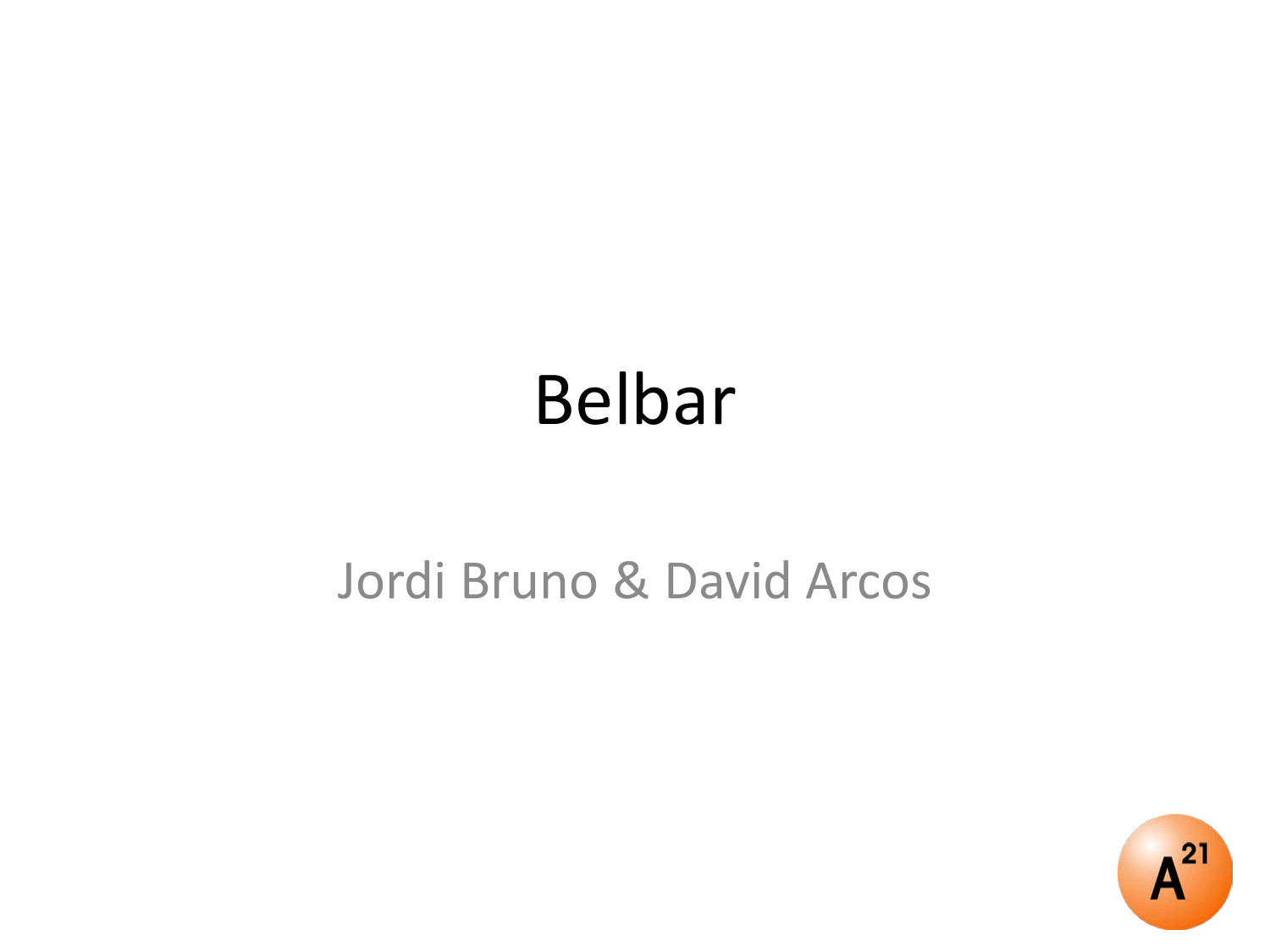- The build up of colloidal bentonite (nano)particles at the bentonite/groundwater interface is a well-established phenomenon.
- Actually it is the whole focus of the BelBar project.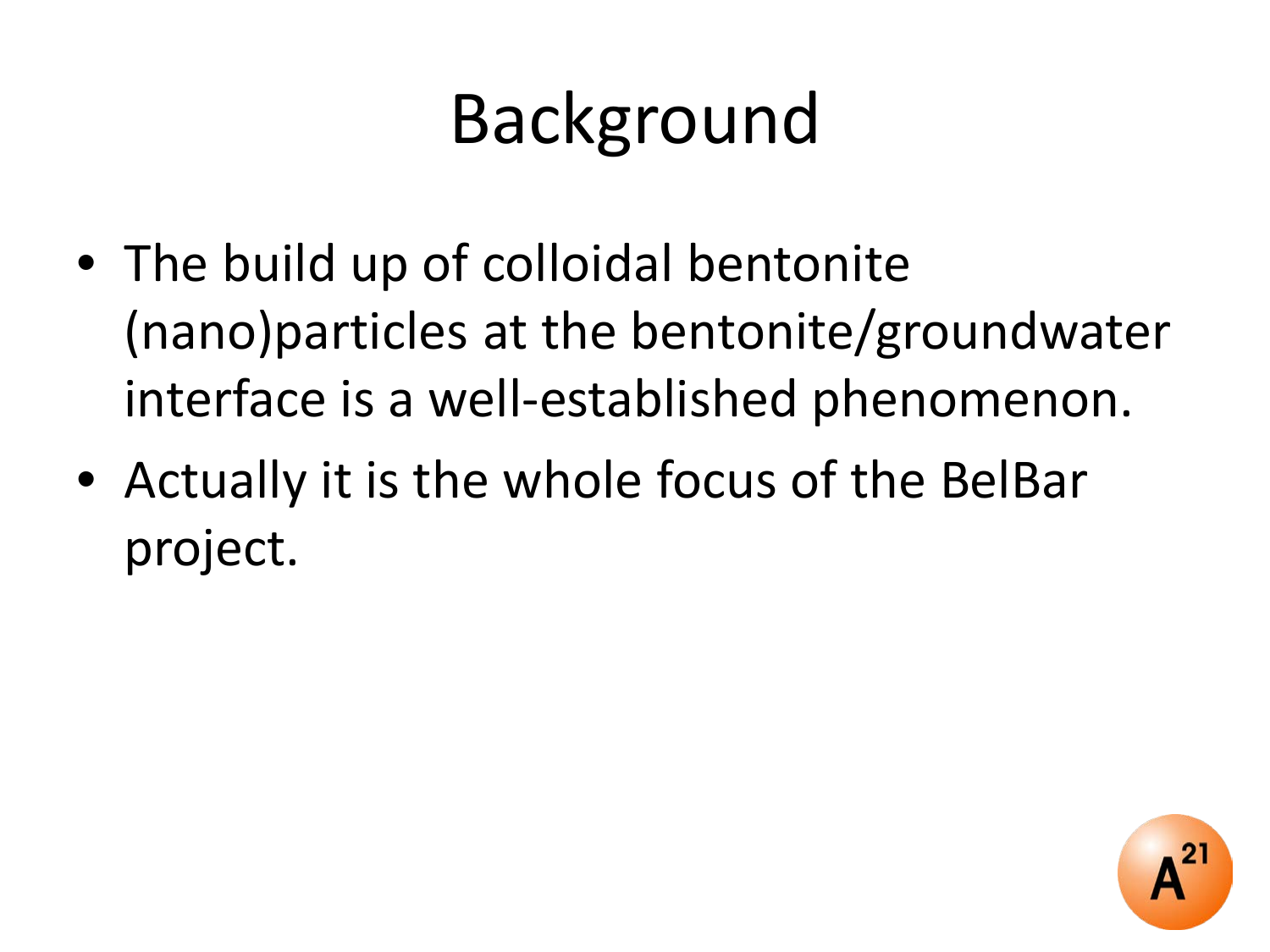- Since the seminal work of Missana et al (2003) we know that bentonite colloids may build both under advective and diffusive conditions.
- The pure diffusive condition generates a gel as a precursor of colloidal generation.
- Under advective conditions the colloidal generation is enhanced by physical erosion

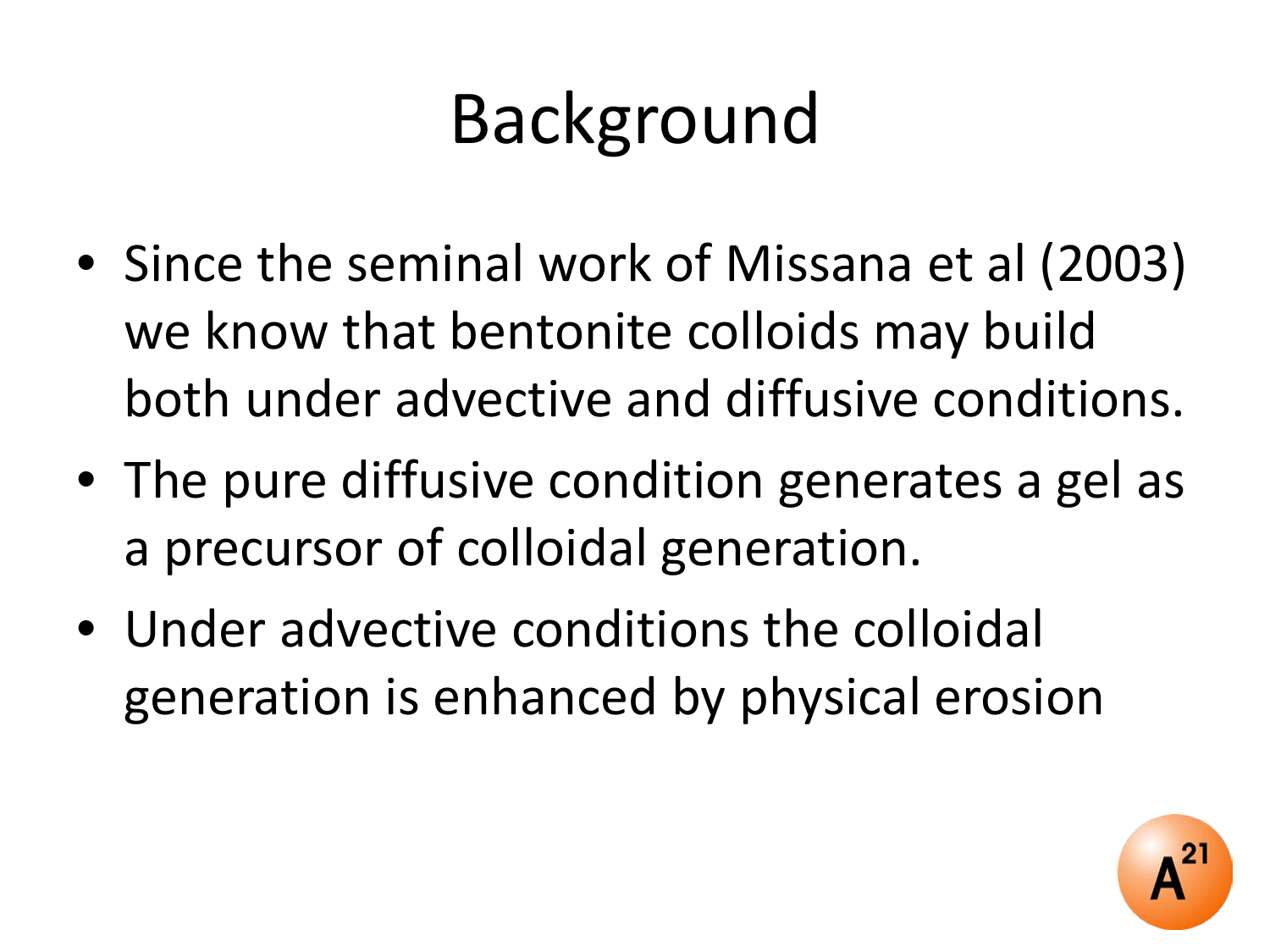#### Observations by Missana et al (2003)

T. Missana et al. / Journal of Contaminant Hydrology 61 (2003) 17-31

 $\mathbf{23}$ 



Fig. 2. (a) SEM image of bentonite colloids generated at the granite/bentonite interface in dynamic experiments. In the inset, a detail of the structure of bentonite colloids can be appreciated. (b) SEM image of laboratory-made bentonite colloids. In the inset, the XRD spectra of colloids extracted from bentonite (previously Nahomoionised) are shown.

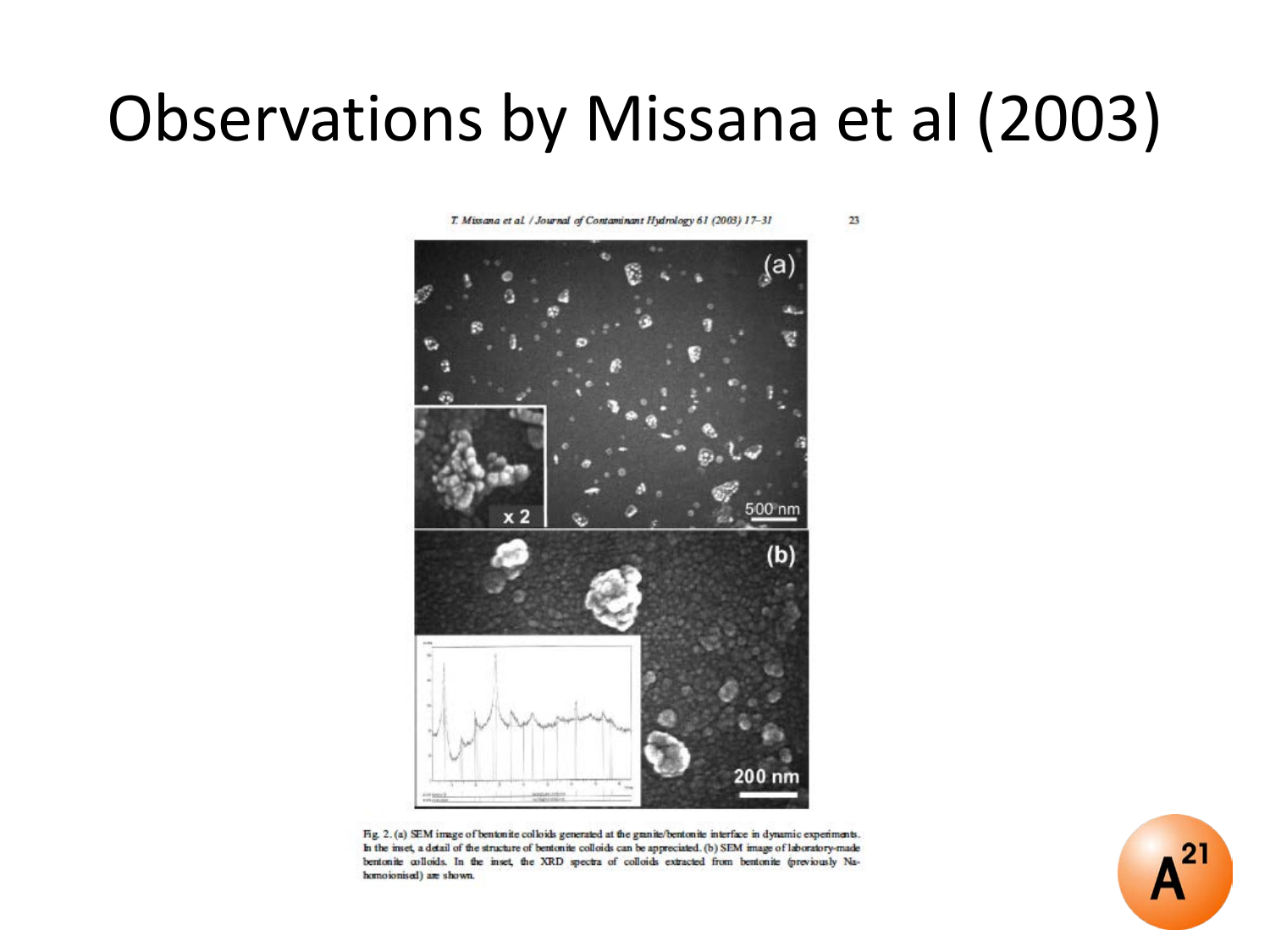- Already Missana et al (2003) set the path for what is the purpouse of our presentation by proposing:
- …*the gel formation and the intrinsic tactoid structure of the clay play an important role in the submicron particle generation even in compacted clay and in a confined system*

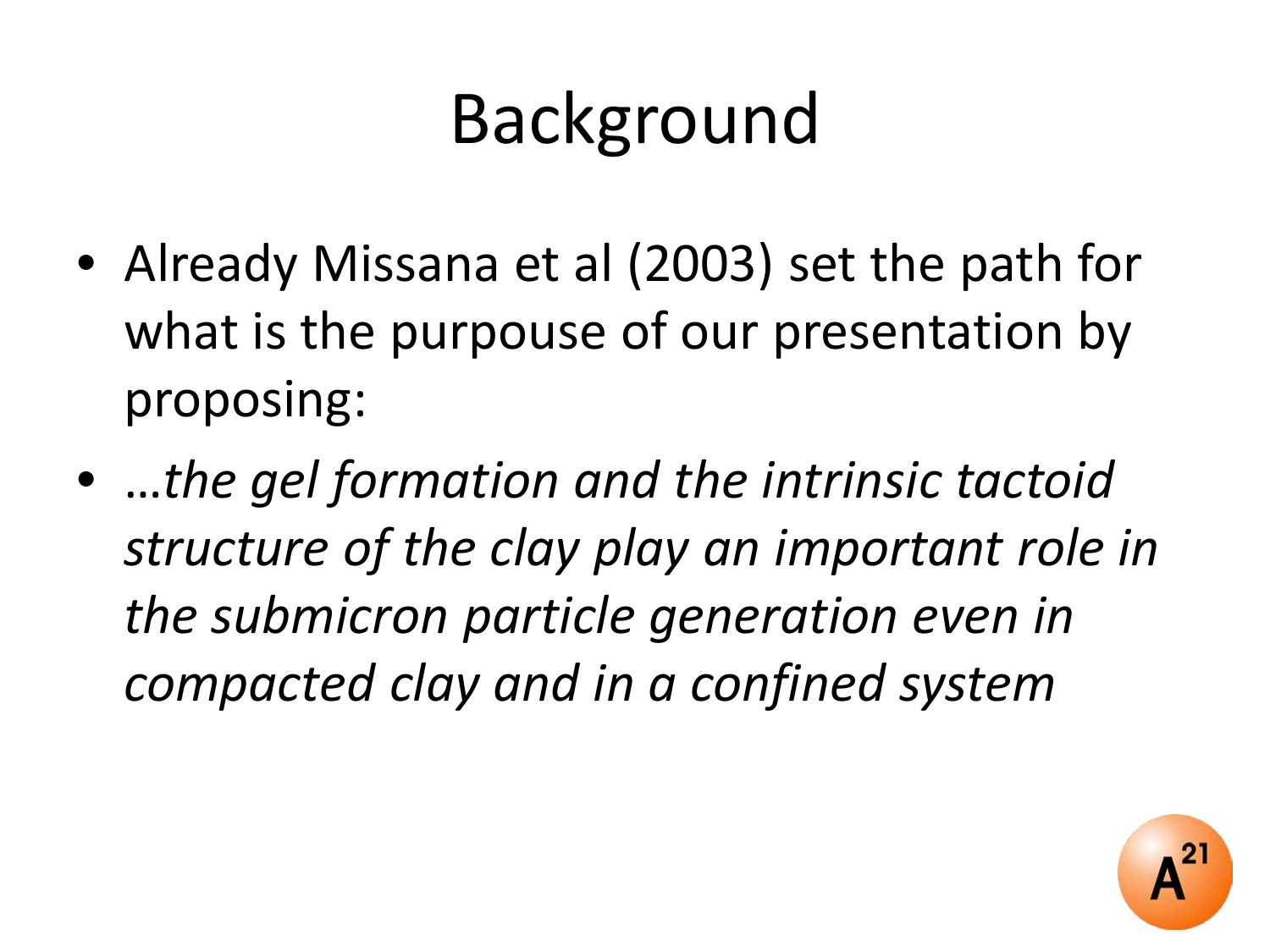- Bentonite swelling leads to the formation of a gel-like front moving with the montmorillonite concentration gradient
- Because of the high hydration of montmorillonite in the gel phase the attractive forces between the negatively charged sheets and the hydrated interlayer cations becomes weaker and particles detach and diffuse away from the montmorillonite/groundwater interface.

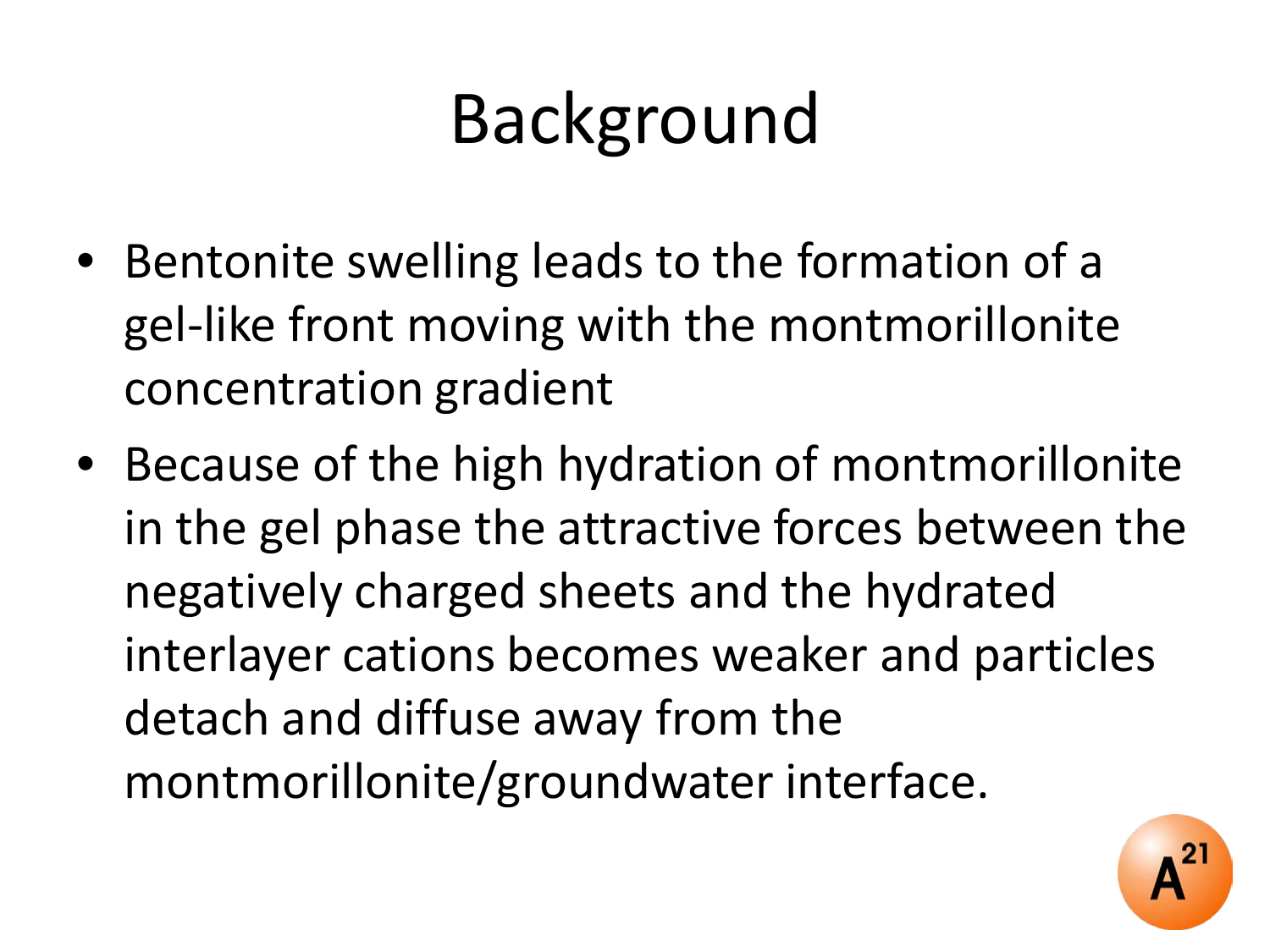- From the phenomenological point of view then, all parameters that influence swelling, will influence colloidal particle generation.
	- Ca-montmorillonite swells less than Namontmorillonite and consequently particle generation is lower.
	- Increasing ionic strength, compaction density and pH decrease swelling and particle generation.

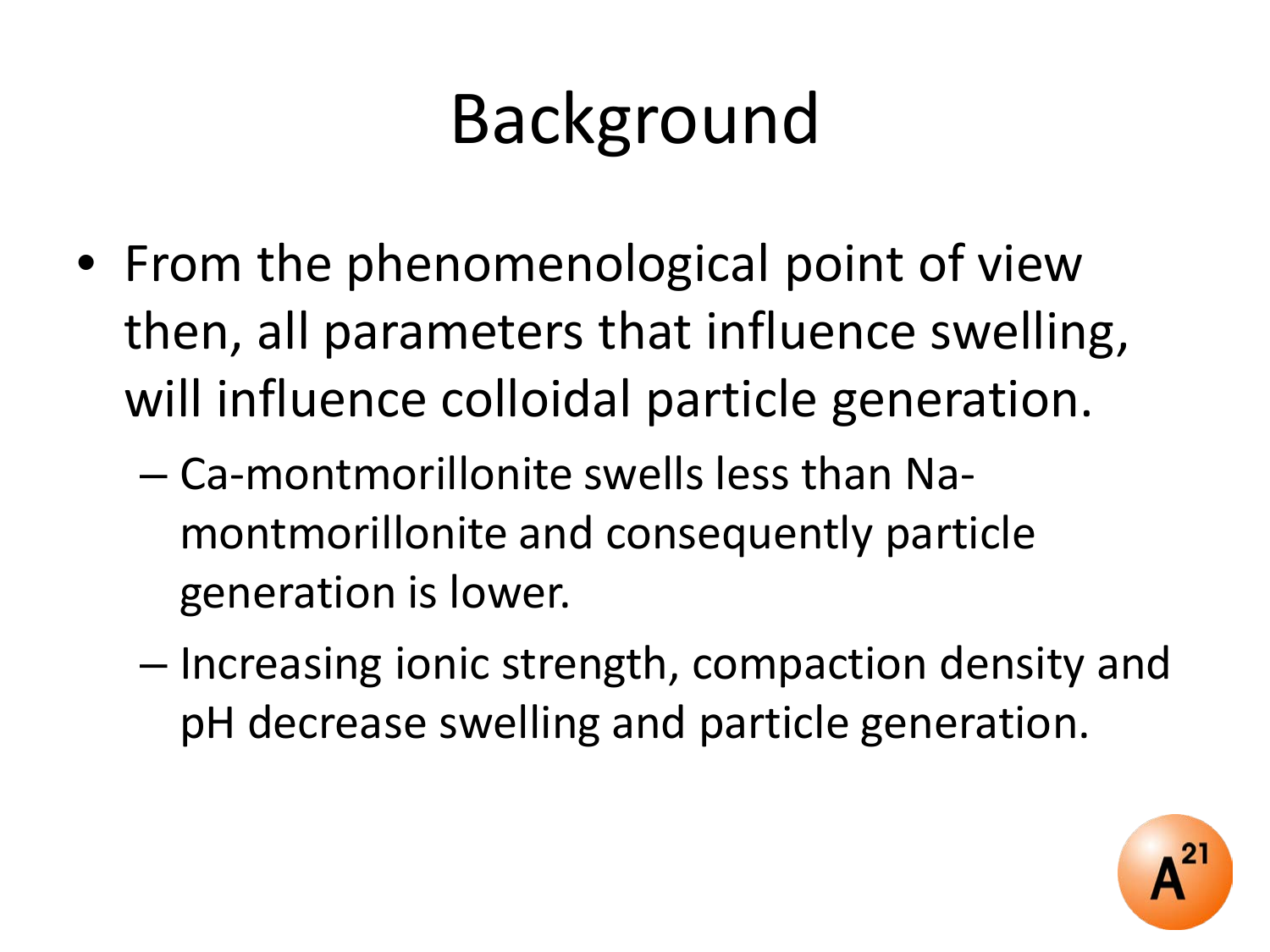• The colloidal life-cycle according to Sandra García (2010)



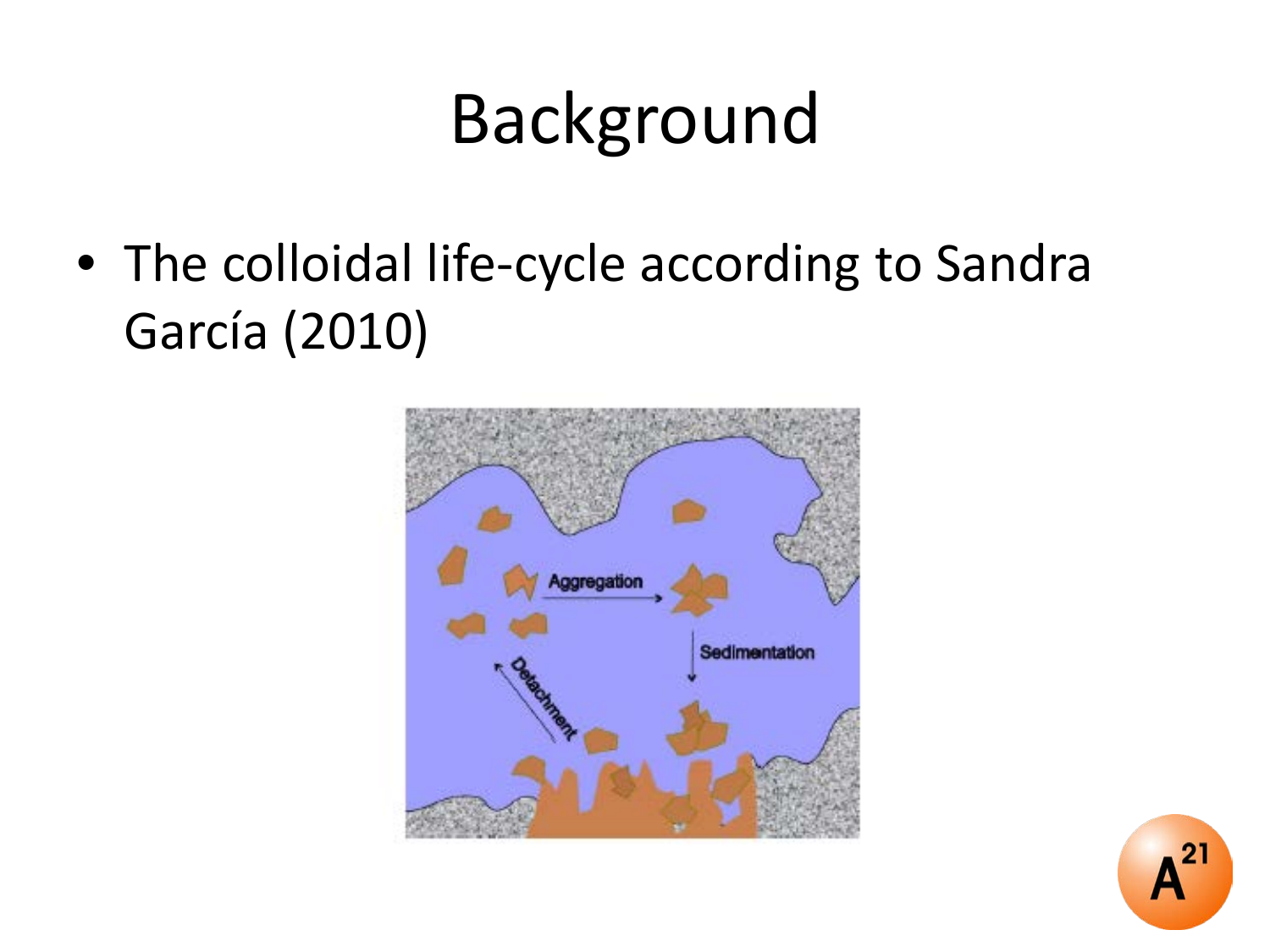• The colloidal life-cycle reaches steady-state under quasi-static flow conditions (Garcia, 2010)



Figure 9: Normalised Na-montmorillonite colloid concentrations for generation (a) and sedimentation (b) experiments as a function of time at NaCl concentration 0.001 M. Samples taken in the middle of the batch.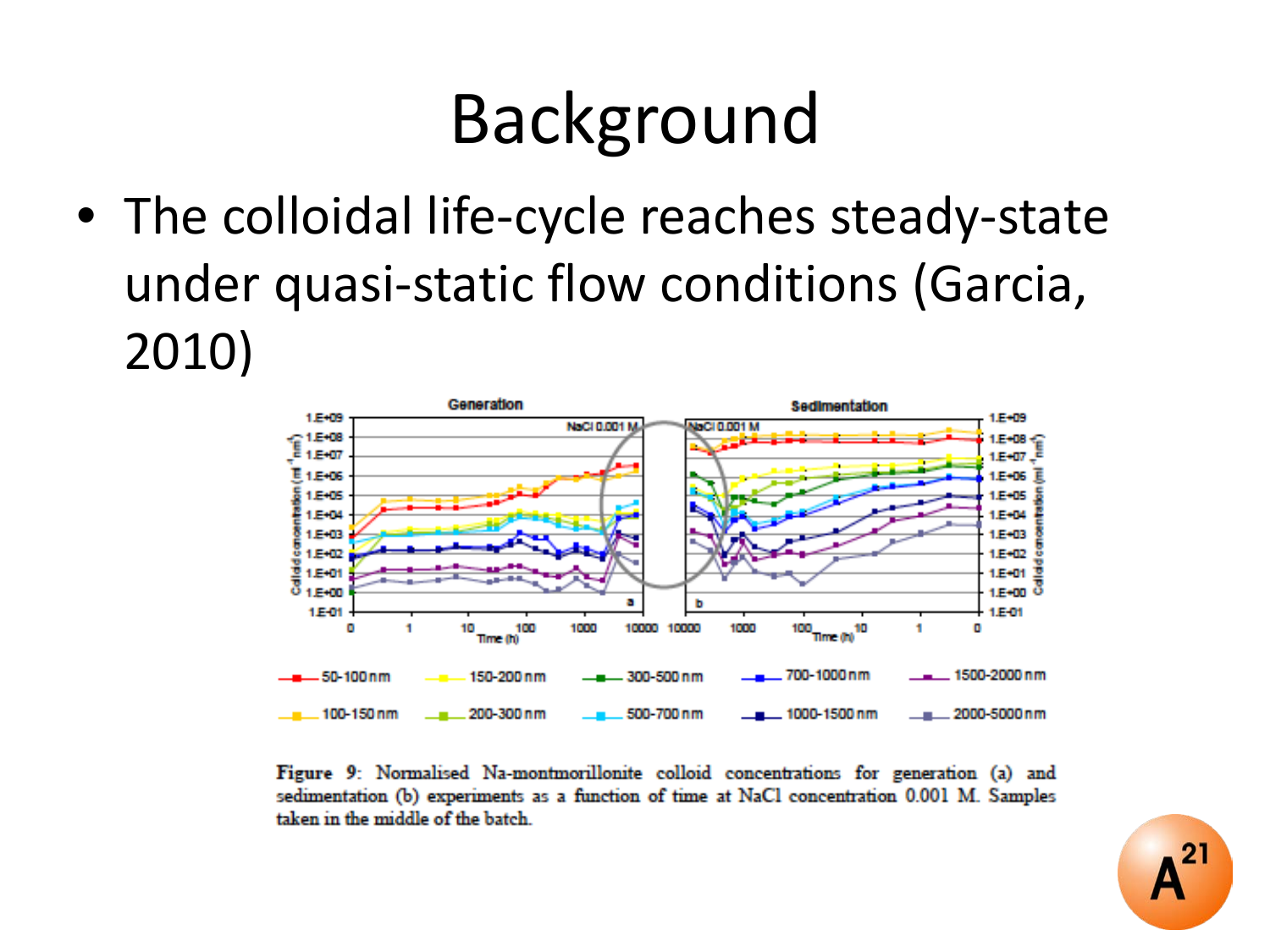• Visual conceptualisation of clay layering and effect of compaction(Miller and Wang, 2012)



Figure 1. (A) Visual conceptualization of clay layering. T sheets are tetrahedral Si-O sheets, O sheets are octahedral  $Al-O$  (or  $Mg-O$ ) sheets. This picture shows a 2:1 clay; a 1:1 clay would only have 1 T sheet and 1 O sheet comprising a TO layer. As pictured there are cations in the interalyer space denoted by the circles with + symbols. In certain clays the interlayer is only filled with water. Also shown are the physical locations of the basal and edge surfaces. (B) Visual conceptualization of clay stacks under various degrees of compaction (adaptd from ref 1). (1) TOT clay layer, (2) interlayer water, (3) diffuse double layer water, (4) free water. Crystallographic images of clay stacking available in ref 2.

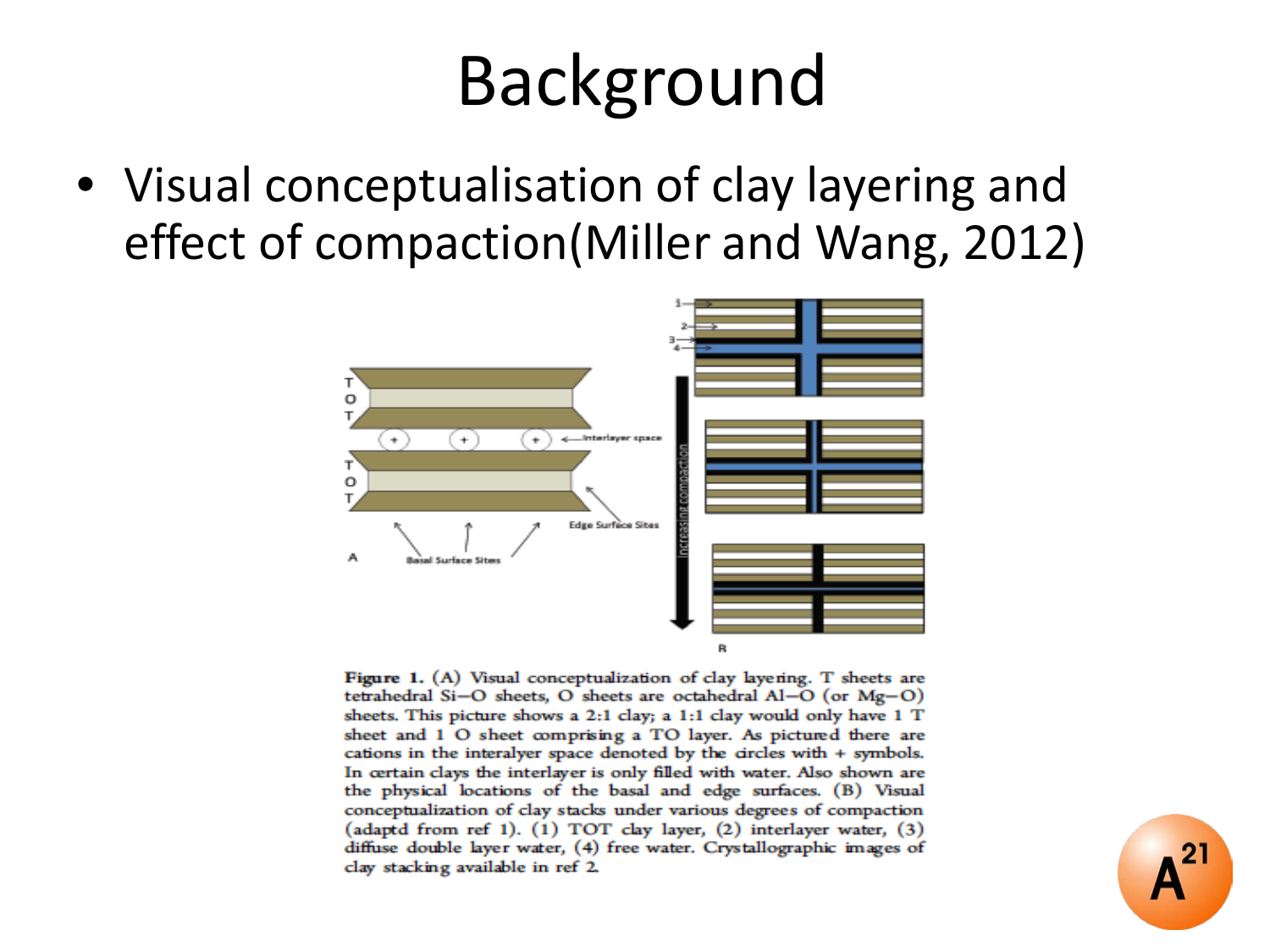• How do chemical and physical conditions affect the chemical behaviour of clays? (Miller and Wang, 2012)

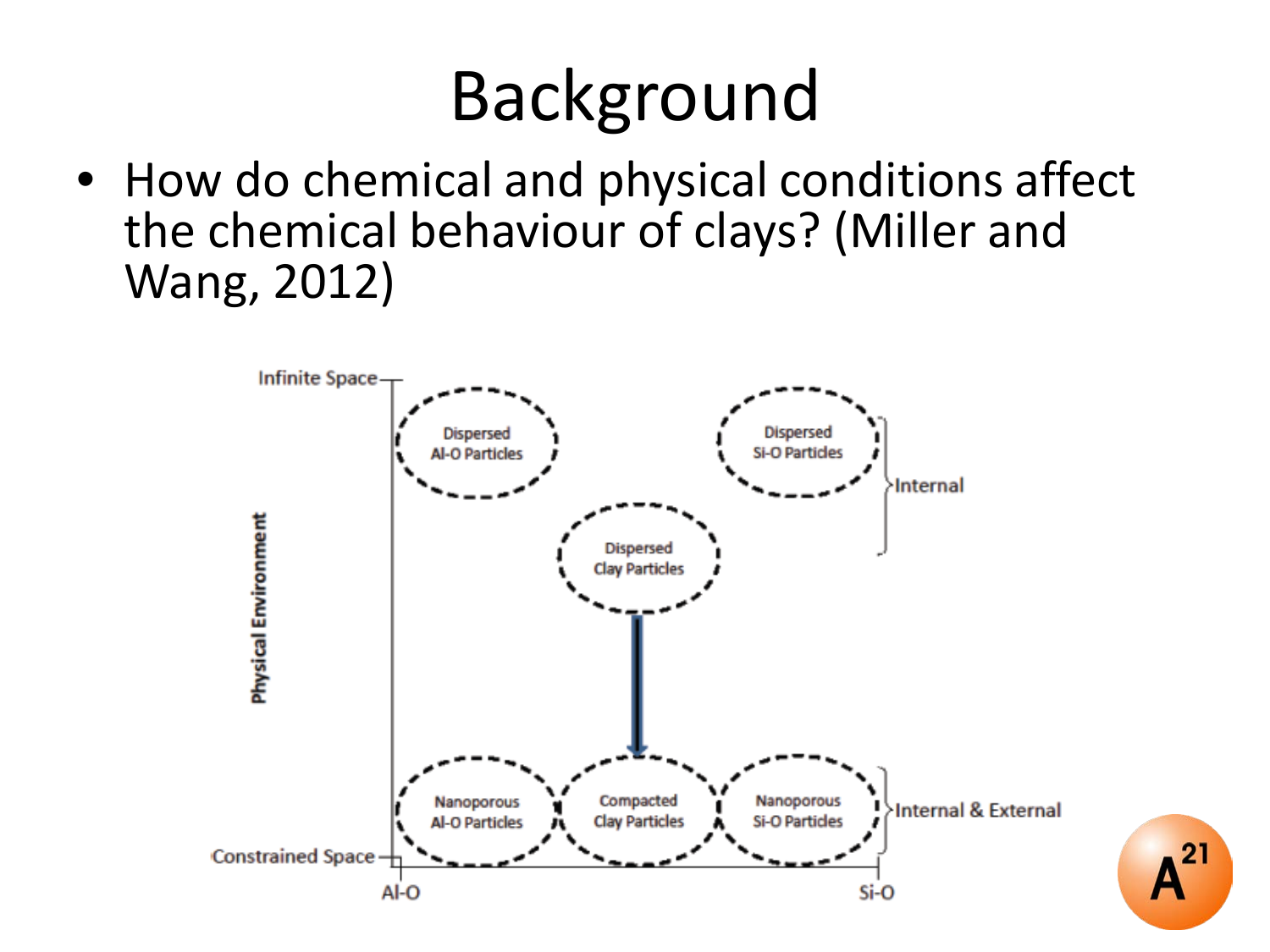# Questions?

- Is this the whole picture for bentonite colloidal generation under diffusive regimes?
- Is water the only reagent that will have an enhancing effect on colloidal generation?
- Is montmorillonite stable in water?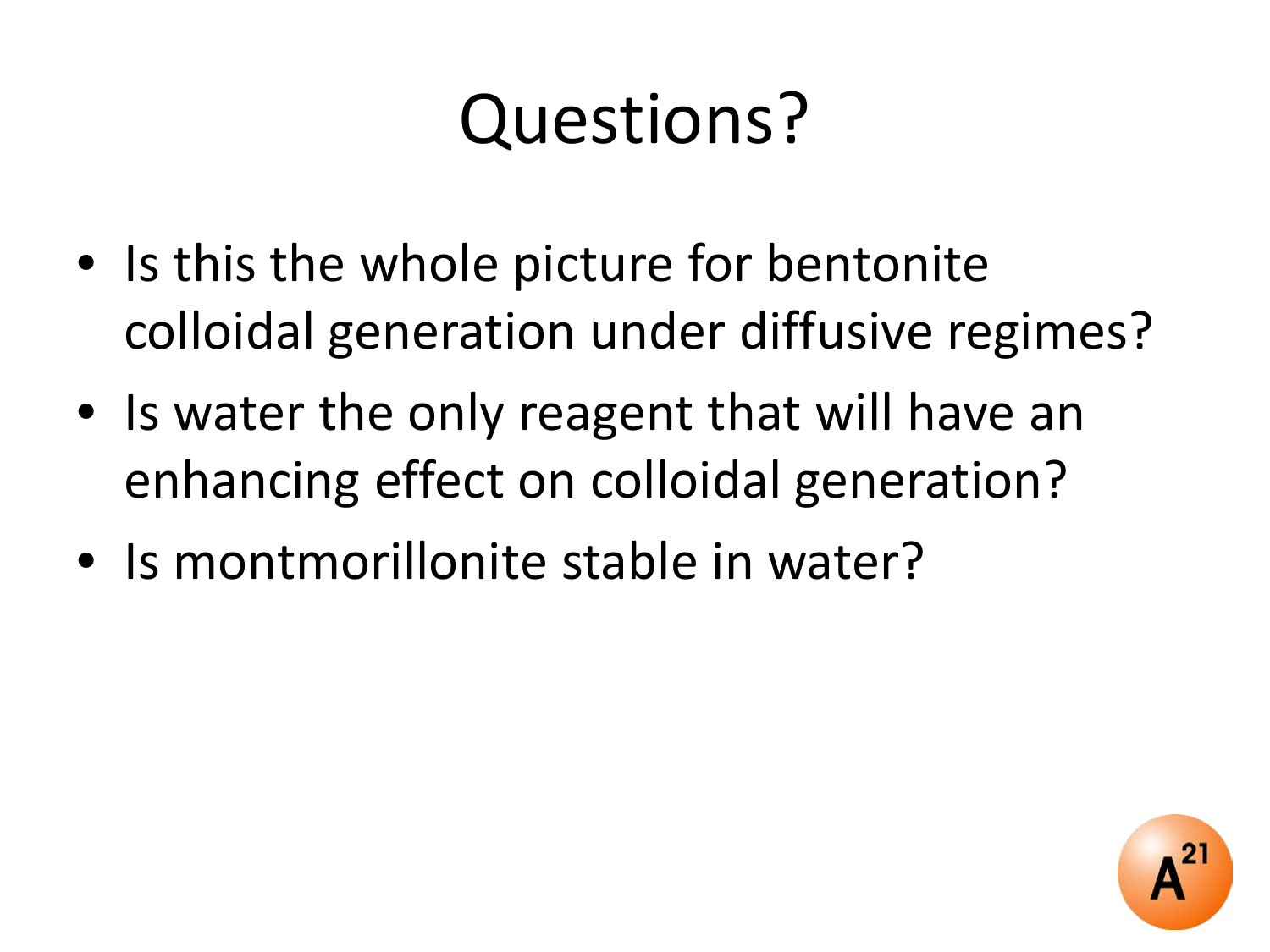#### Montmorillonite stability

• Na and Ca montmorillonite alters in contact with water even at low T.





 $2^{\circ}$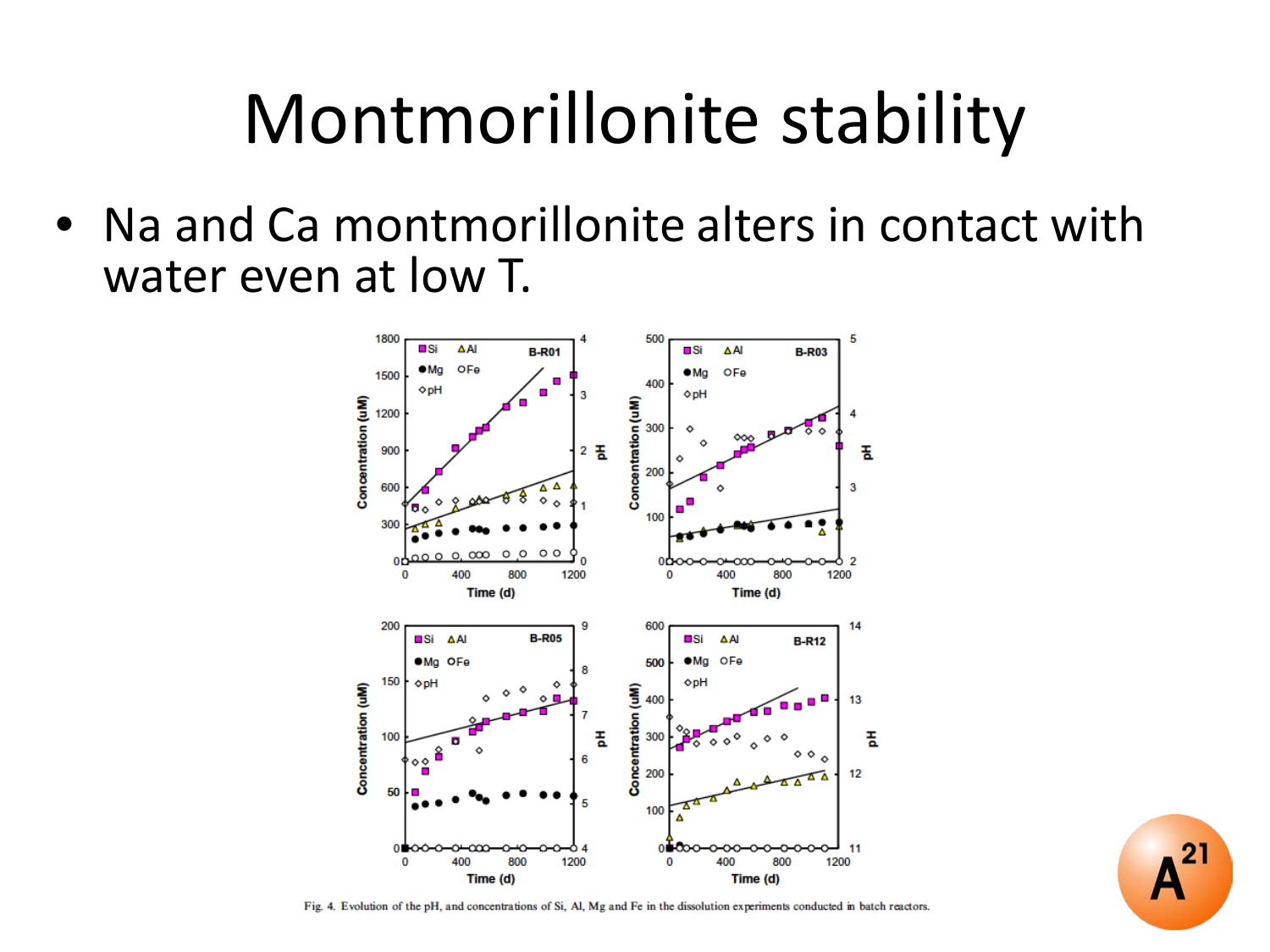### Montmorillonite stability

• Alteration is evident from Rozalén et al (2009) experiments at various T.



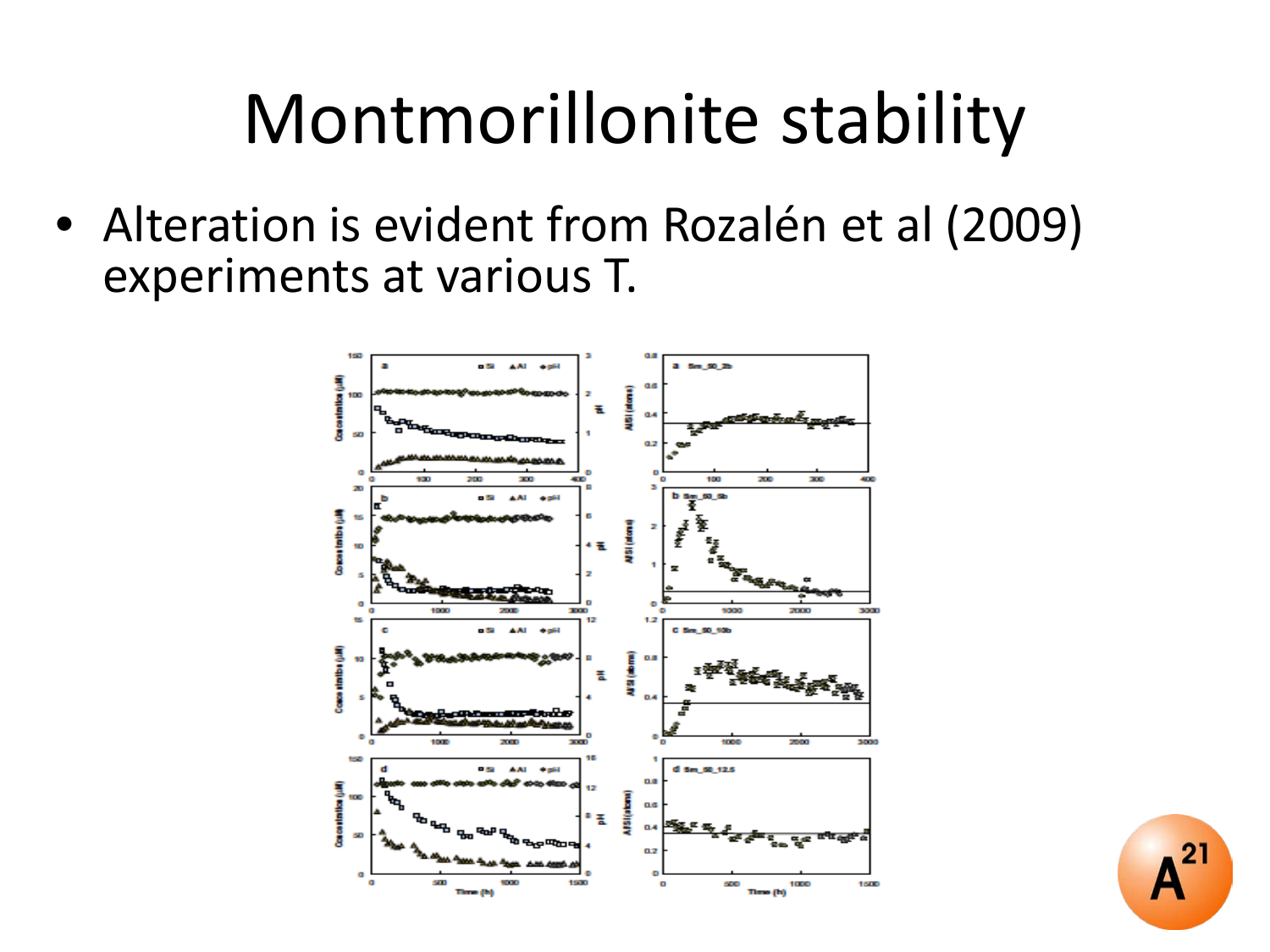#### Dissolution experiments of MX-80 bentonite at pH=8 (Suzuki et al, 2011)



Fig. 1 (continued)

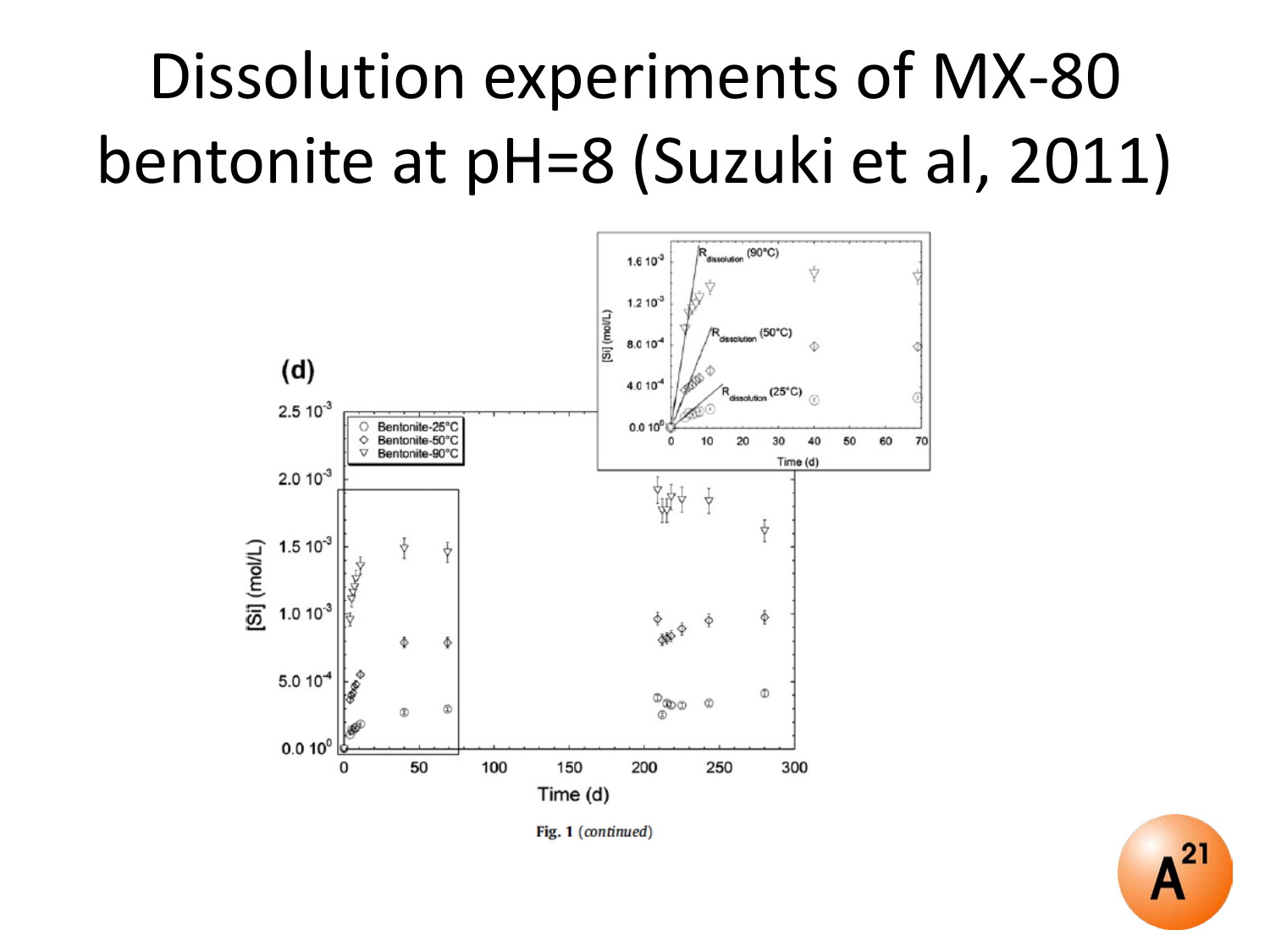## Montmorillonite alteration

• Recently a number of modelling efforts have taken into consideration the fact that montmorillonite is not stable in contact with water and that its (geo)chemical behaviour goes beyond ion-exchanger properties.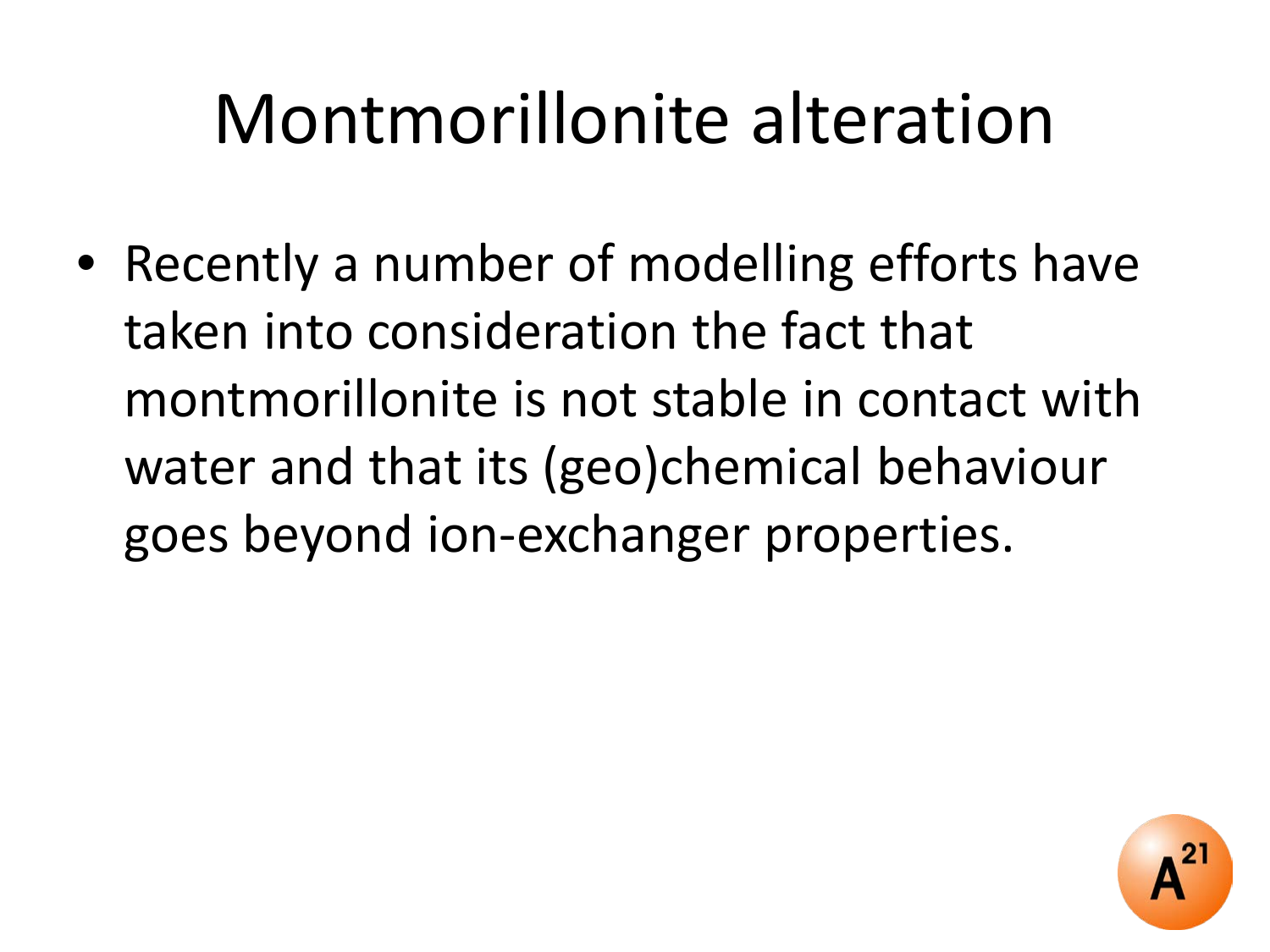#### Montmorillonite alteration

• i.e. Marty et al (2008)



Fig. 2. Mineralogical evolution at 100 °C of the MX-80 bentonite (EBS) in contact with the Callovo-Oxfordian formation (COX) and with the modelling cell of the steel overpack corrosion.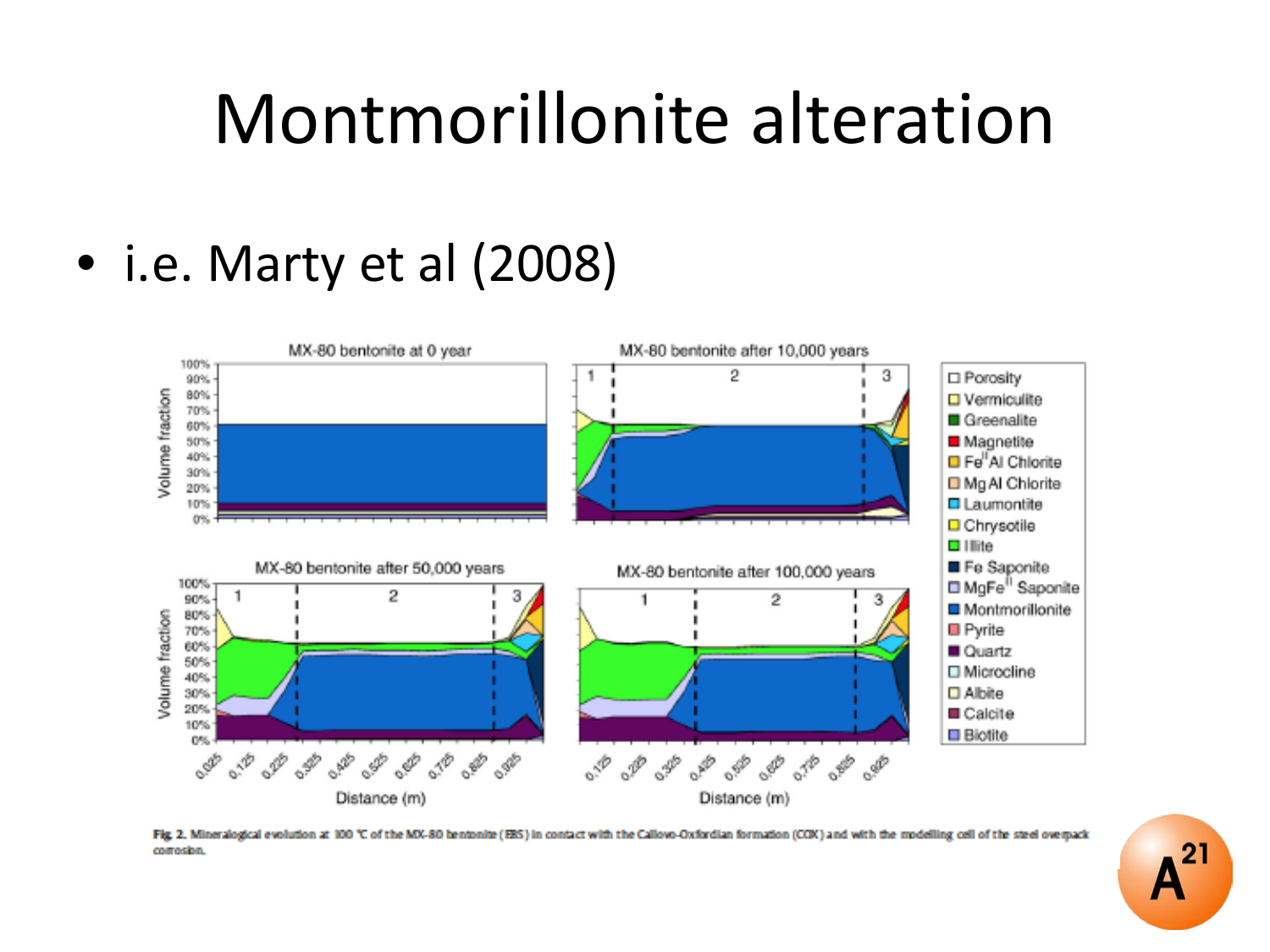#### Montmorillonite alteration

• More recently Savage et al, 2011



Fig. 1. Calculated amounts of smectite dissolved in squeezing experiments with L1 dilute pore water (solid line) and I2 hyperalkaline pore water (dashed line) for Model B over time periods required to achieve equilibrium (indicated by symbols) at 25 °C, 1 bar, Model B; dissolution of MX-80 smectite for time until equilibrium at 25 °C, 1 bar, ignoring all other mineral dissolution-precipitation reactions,



Fig. 3. Variations in mineral abundances in squeezing experiments as dilute  $(L1)$ pore water equilibrates with MX-80 smectite. Equilibration time = 360 years. Model C: dissolution of MX-80 smectite for time until equilibrium at 25 °C. 1 bar, including equilibrium precipitation of secondary minerals.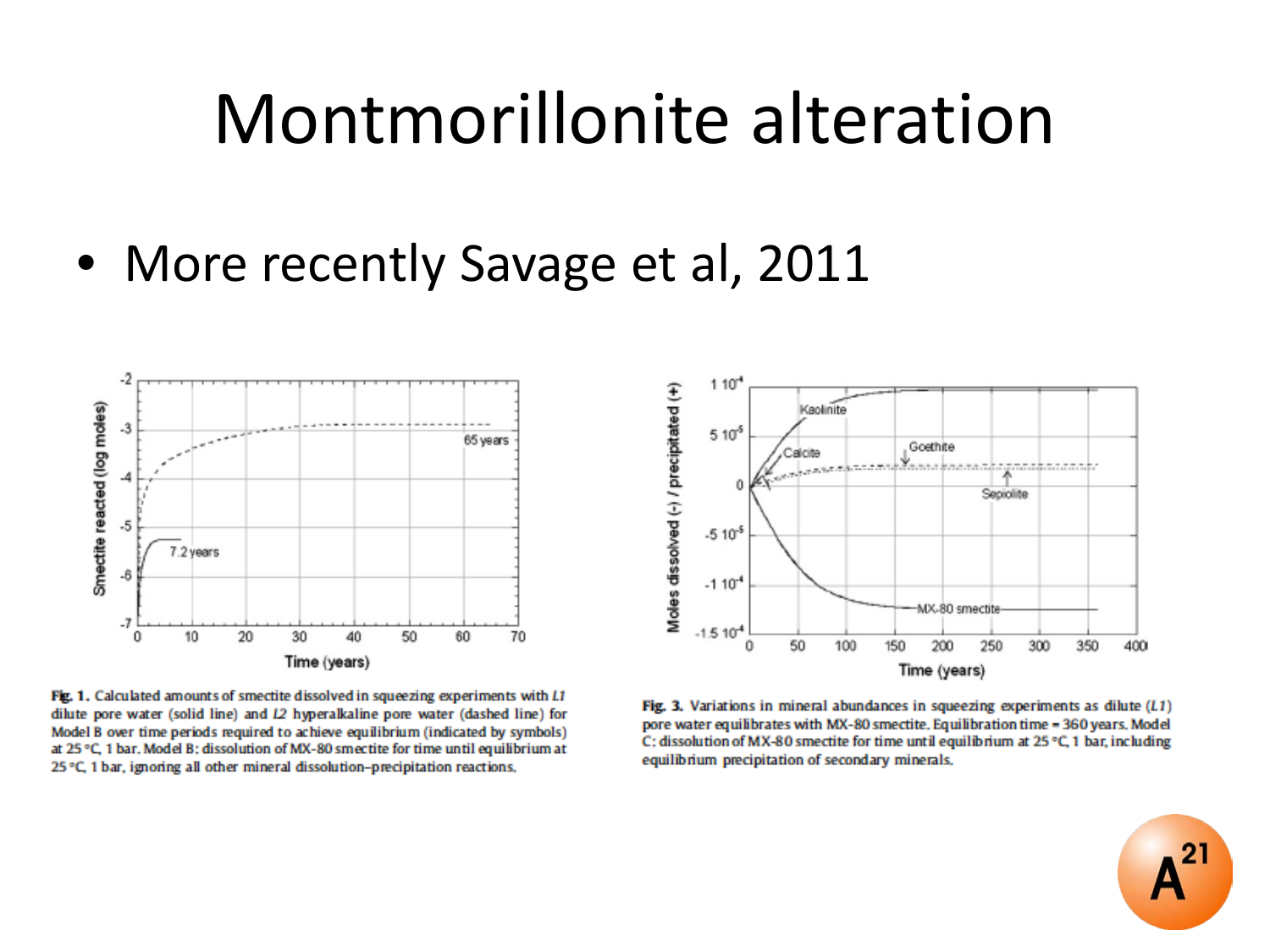# Where do we go from here?

- The questions we would like to address are:
	- Which role does montmorillonite dissolution play in colloidal generation?
	- How does montmorillonite alteration affect colloidal generation?
	- Can we link the previously developed geochemical models for bentonite behaviour to colloidal generation in order to predict the chemical conditions for bentonite stability under glacial/post-glacial conditions?

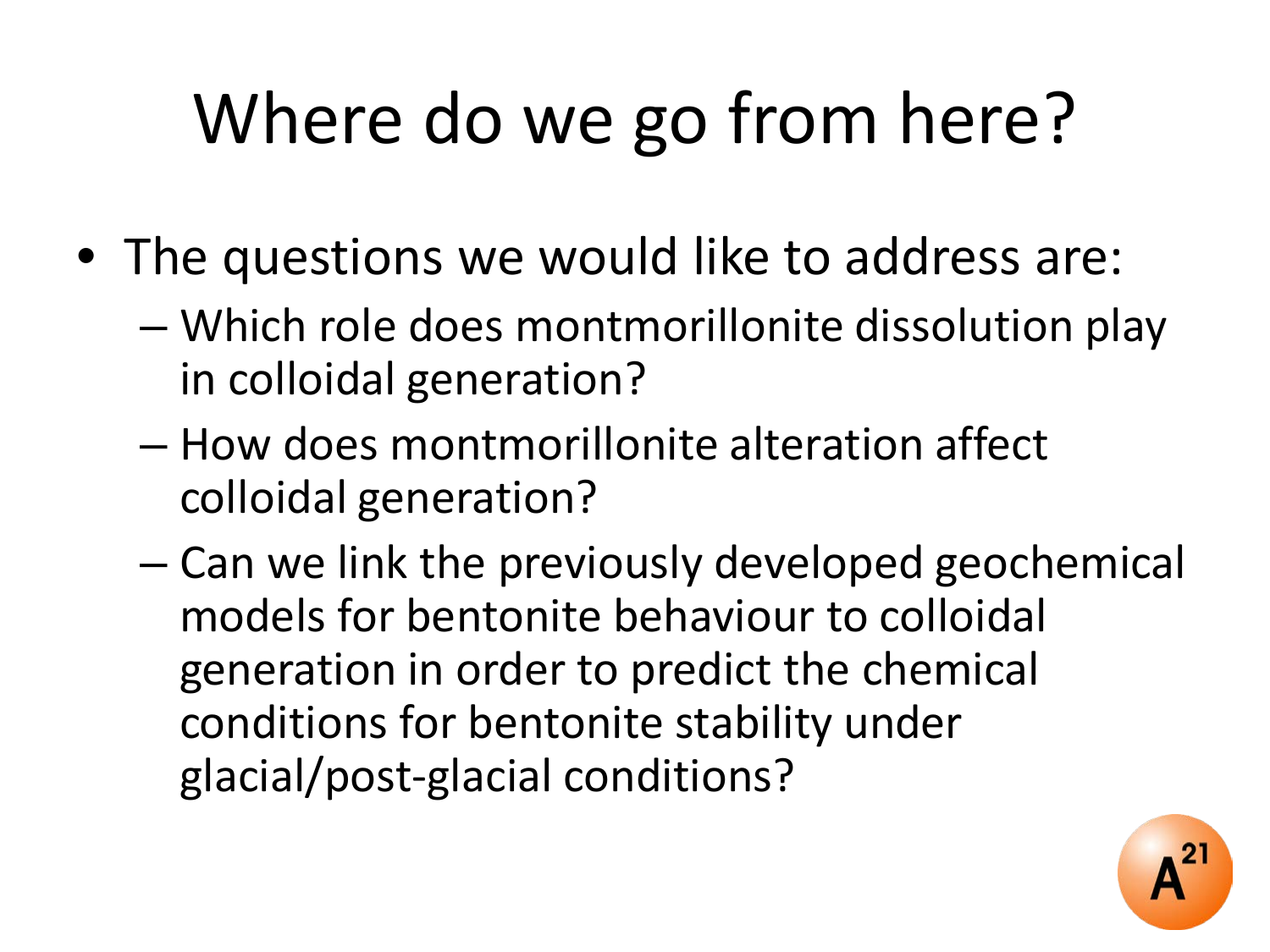#### Colloid formation



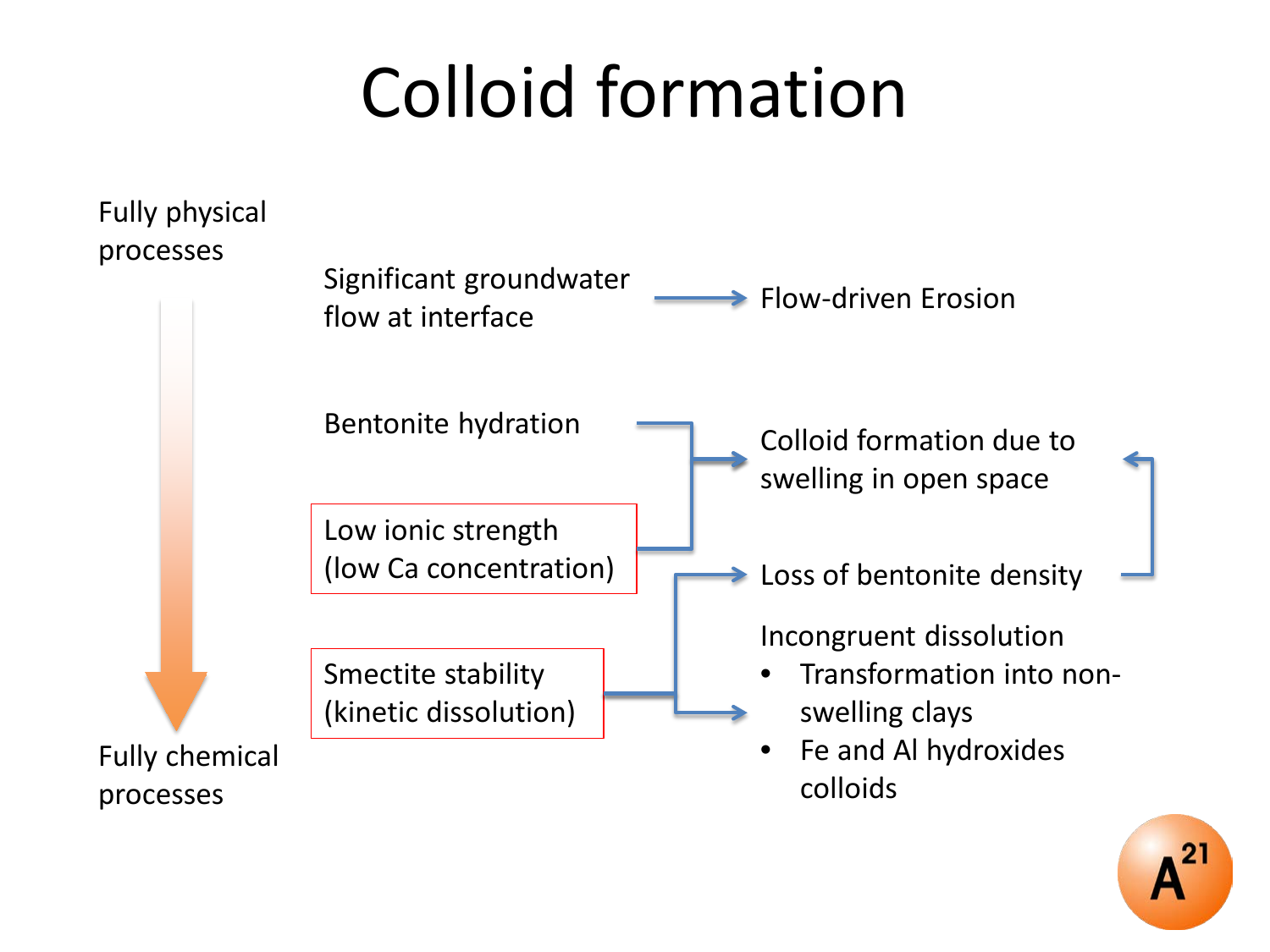# Groundwater composition effects

Ca-Montmorillonite  $\rightarrow$  Na-Montmorillonite  $\rightarrow$  Montmorillonite colloid

 $\begin{pmatrix} 1 \end{pmatrix}$  (2)

- 1. Already considered in geochemical models: CaX<sub>2</sub>  $\rightarrow$  NaX
- 2. Not yet considered:
	- How can this process be considered?
	- Do we know the exact dependency of water chemical composition?
	- What is the exact process?
	- Can be described from a chemical perspective?

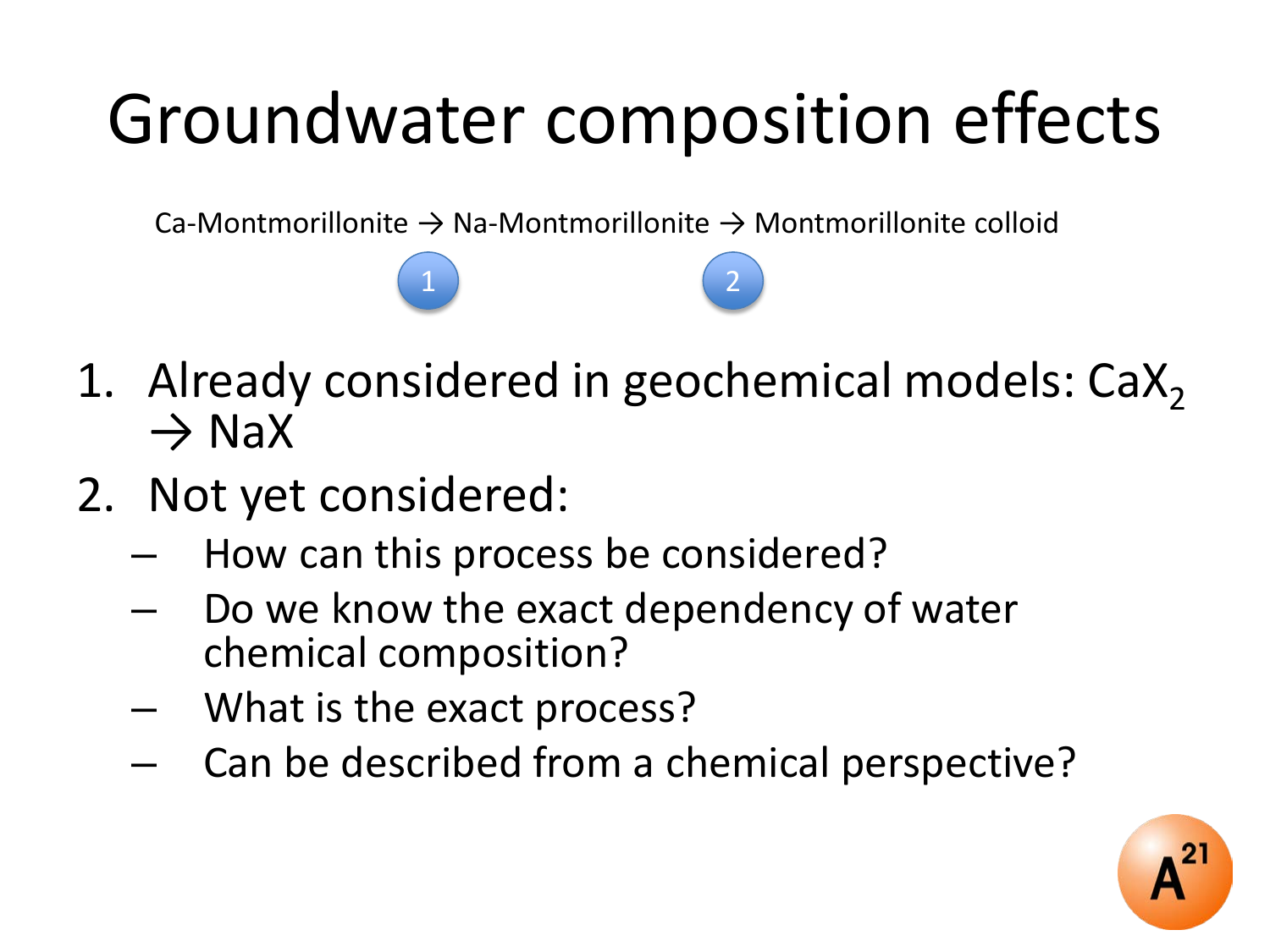## Chemical stability of smectite

- 1. Kinetic dissolution of smectite (montmorillonite)
	- There are several experiments, whose results can be easily implemented into geochemical models

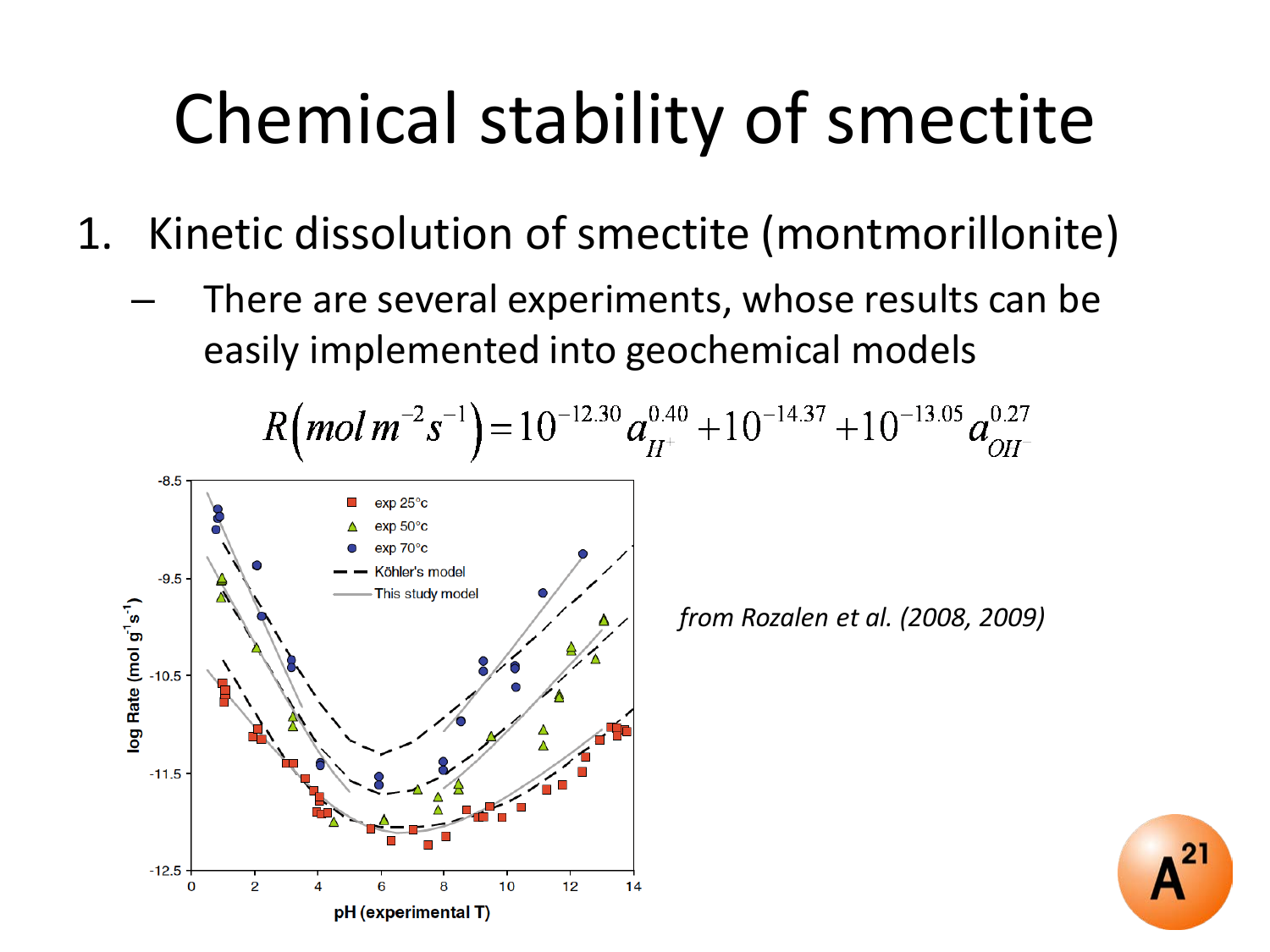# Chemical stability of smectite

- 2. Incongruent dissolution of smectite
	- Transformation into other clay minerals (i.e. saponite), with different CEC and swelling capacity
	- Transformation into non-swelling clays (i.e. kaolinite)



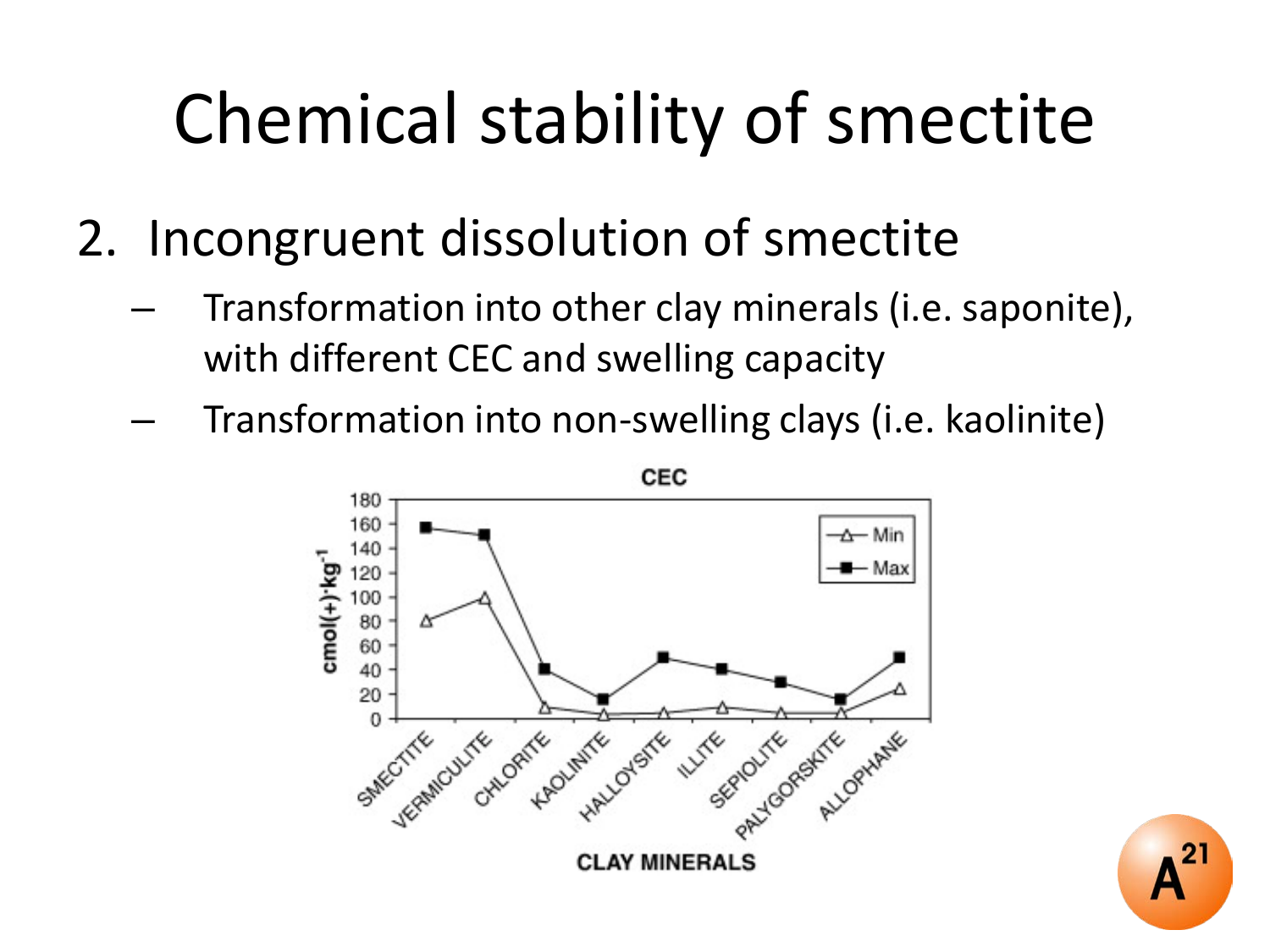# Chemical stability of smectite

- 2. Incongruent dissolution of smectite
	- Precipitation of Al(OH)<sub>3</sub> and Fe(OH)<sub>3</sub>
		- Are these phases precipitating or do they form colloids?



*from Rozalen et al. (2008)*

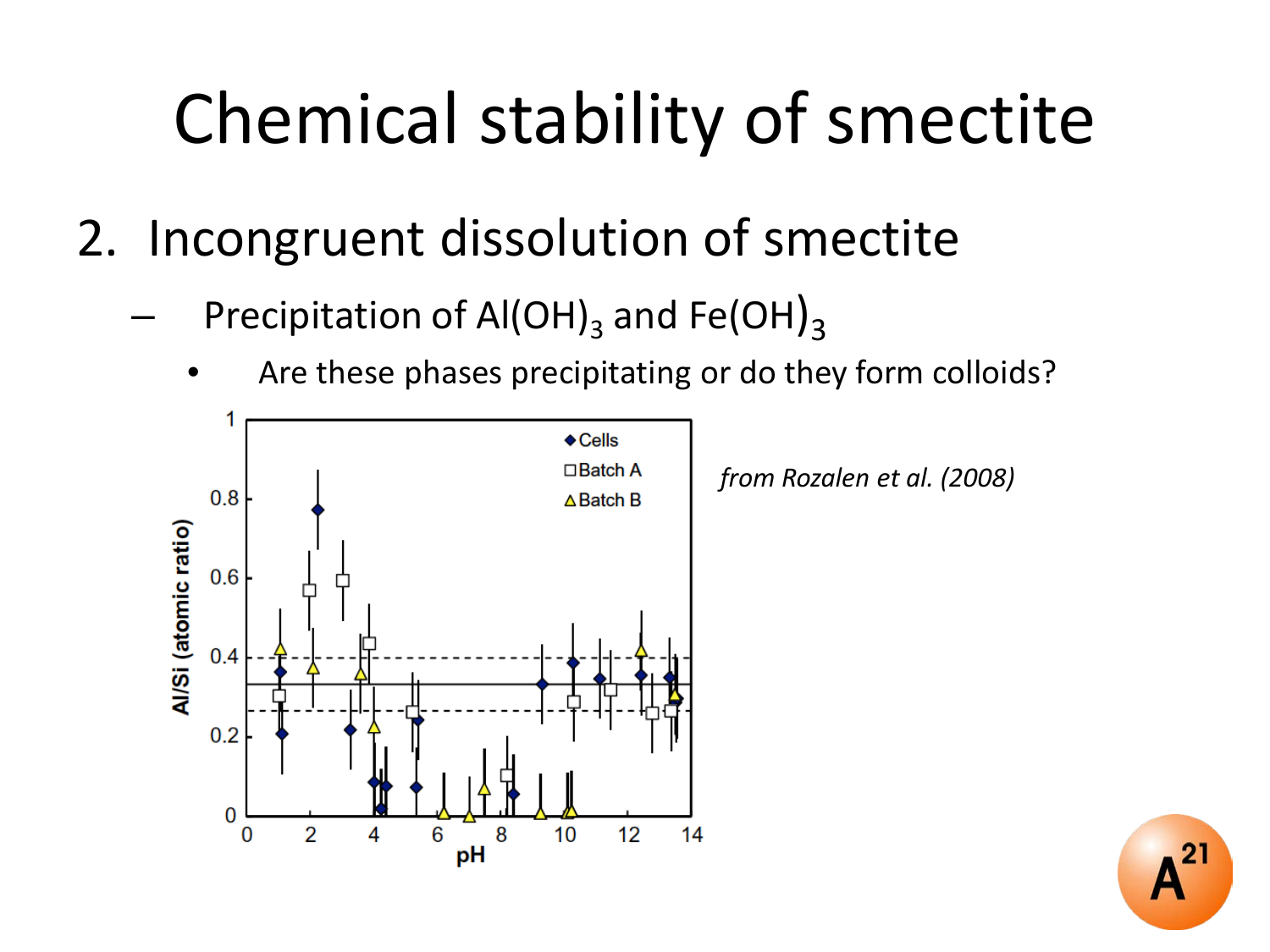## Where is the frontier between colloids and dissolved polynuclear complexes?



Fig. 5. The Keggin  $\varepsilon$ -isomer of  $[AI_{13}O_4(OH)_{24}(H_2O)_{12}]^{7+}$ . The aluminum of the central  $AI(O)_4$  unit is in dark blue. [5] [59] The overall structure in the right and the core of the Keggin isomer on the left.